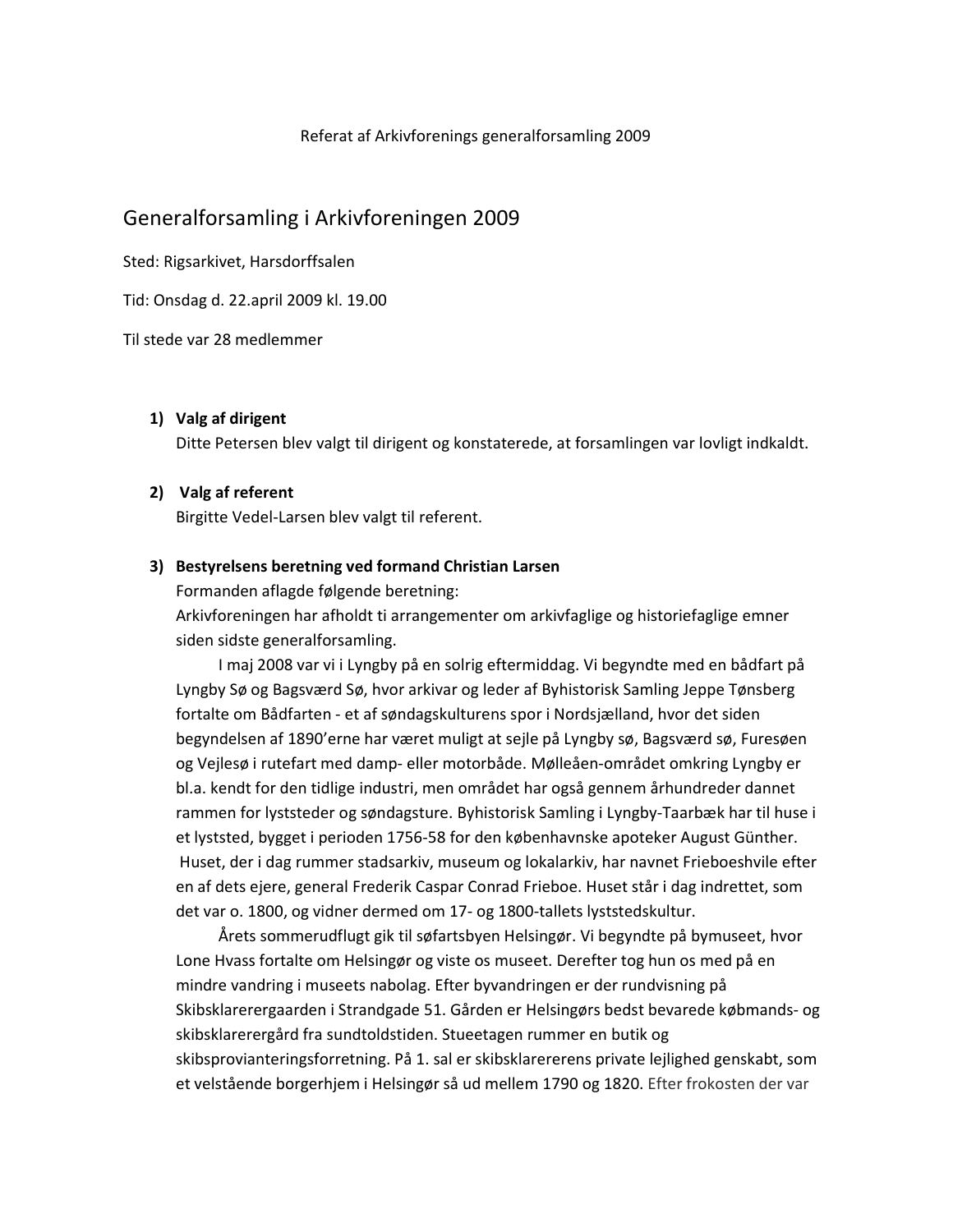rundvisning på Handels- og Søfartmuseet på Kronborg, hvor vi både så museet, men også fik lov til at nyde udsigten fra Telegraftårnet.

Det første arrangement efter sommerferien var et besøg i Danmarks Nationalbanks Museum i september. Siden 2002 har besøgende haft mulighed for at besøge Danmarks Nationalbanks Museum, der rummer effekter og interiører fra den tidligere Nationalbankbygning. Den tidligere Nationalbankbygning stod færdig i 1870, og man mærkede tydeligt ånden fra dengang. Rummene i museet er bygget op, så man får fornemmelsen af at befinde sig i den gamle bankbygning med udskårne paneler og døre samt udsmykning i form af bl.a. malerier. Effekterne i museet er mange og forskellige og tæller bl.a. en kasse til guldbarrer og en vandmærkeform til datidens pengesedler. Vores værter var to meget engagerede rundvisere, som viste os interiør og effekter fra den tidligere Nationalbankbygning. Og så fik oven i købet penge med hjem, godt i meget små strimler.

Arkivar og seniorforsker Peter Birkelund fra Rigsarkivet fortalte i september om "Flammen" og "Citronen" – modstandsorganisationen Holger Danske. Holger Danske var den største sabotageorganisation i Danmark under besættelsen. Den blev startet i foråret 1943 af Tom Søndergaard som en lille sabotagegruppe og voksede, trods arrestationer og flere organisatoriske rekonstruktioner, til en organisation, der ved befrielsen kunne mønstre flere hundrede mand. Selvom Holger Danske var dannet som en illegal sabotagegruppe, kom drab på danskere i tysk tjeneste – de såkaldte "stikkerlikvideringer" til at fylde mere og mere, som krigen skred frem. Flere af de mest kendte modstandsfolk var medlemmer af Holger Danske, bl.a. "Flammen" og "Citronen". Foredraget belyste Holger Danskes organisation, de ledende enkeltpersoner og den illegale indsats med sabotager og likvideringer.

I oktober fortalte adjungeret professor og forsker Birgitte Possing levende om kvinden og politikeren Bodil Koch. "Uden Omsvøb" hed foredraget, hvor Birgitte Possing med udgangspunkt i fortællingen berettede om arbejdet med at biografere Bodil Koch, den måske nok største kvindelige politiker i efterkrigstidens Danmark. Biografien Uden Omsvøb er ikke blot endnu en biografi af en dansk politiker, men skiller sig fra tidens mange biografiske værker ved bogens eksperimenterende såvel som den nyskabende tilgang til materialet om det multifacetterede menneske Bodil Koch.

Det sidste arrangement i 2008 var ph.d. Peer Henrik Hansens foredrag. Da Yankee'erne kom til Danmark i 1945, begyndte en ny tid i nyere dansk historie. Den Kolde Krig var lige om hjørnet, og bag kulisserne skete der en masse ting, som fik stor betydning for Danmarks fremtid. Danskerne gjorde sig klar til at udsende spioner mod lande i Øst, USA sørgede for, at danskerne kunne aflytte den ny fjende Sovjetunionen, og Danmark valgte i al hemmelighed side i den verdensomspændende og dødelige konflikt, som kom til at gå under navne Den Kolde Krig. Danmarks vigtigste bidrag bestod i en effektiv efterretningstieneste, som formentlig har været en af verdens førende. Grundlaget for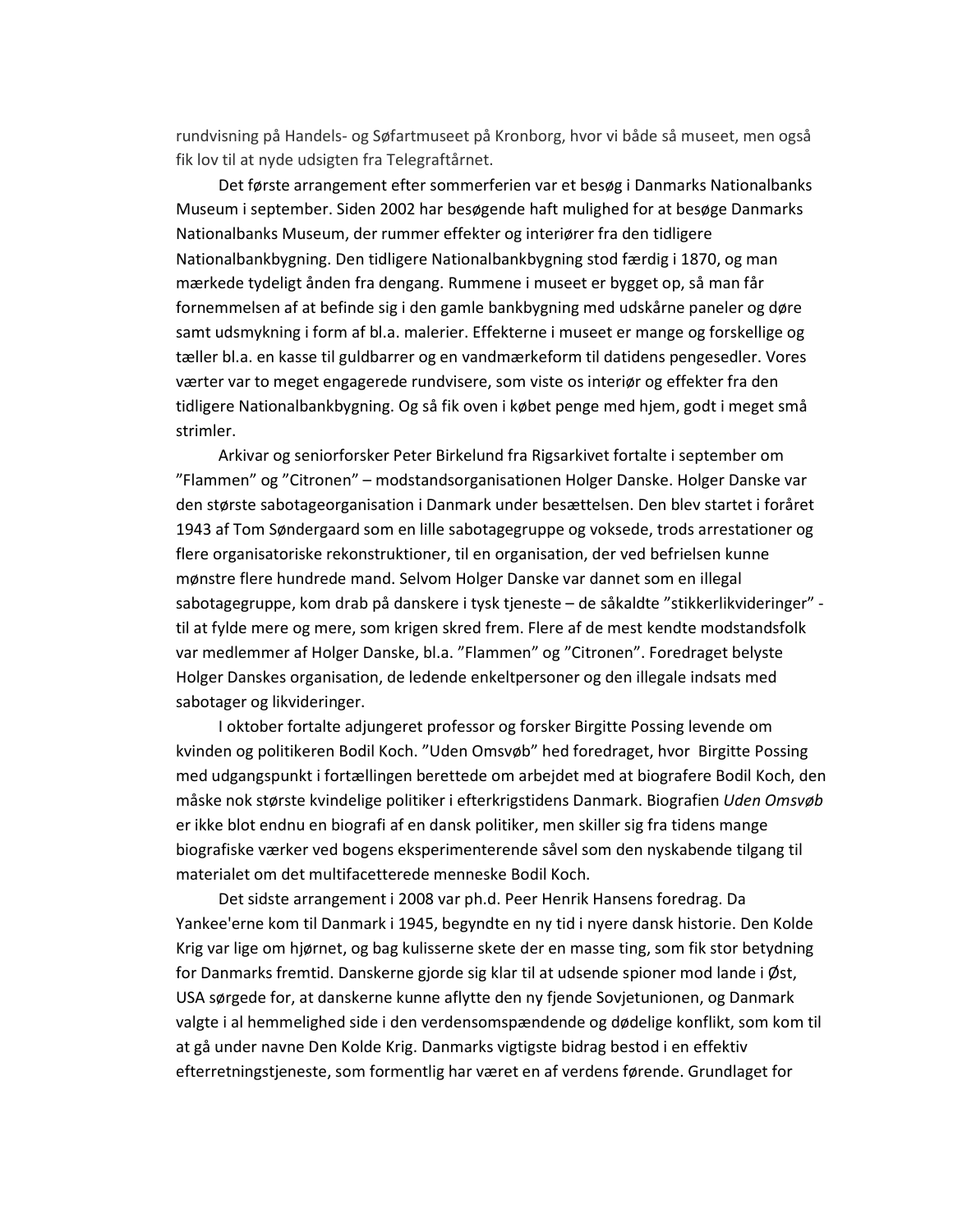dette blev lagt i tiden umiddelbart efter Danmarks befrielse i 1945 og er først nu blevet grundigt studeret på baggrund af et righoldigt materiale i National Archives.

Vi indledte dette års foredragsrække med at høre adjunkt Poul Duedahl fortælle om politikeren J.C. Christensen. J.C. Christensen - eller I.C. som han blev kaldt - var kun regeringsleder i tre år, men i en lille menneskealder, ja, faktisk i næsten hele hans karriere, som strakte sig fra 1890-1924, kunne stort set intet ske i politik uden om ham. Centralt i hans politiske virke står kampen for det parlamentariske folkestyre, og princippets fortsatte betydning og grundlovsfæstede status gør det oplagt at betragte parlamentarismen som den betydeligste arv, J.C. Christensen har efterladt sig. Indførelsen af kvindelig valgret, stiftelsen af Det Radikale Venstre i 1905 og Venstre i 1910, tilblivelsen af det norske kongehus, Alberti-affæren, salget af De Vestindiske Øer, loven, der gjorde Island til en selvstændig stat, den såkaldte påskekrise i 1920 og genforeningen med Sønderjylland er nogle af de andre vigtige historiske begivenheder, han satte sit markante fingeraftryk på.

I februar havde vi besøg af den amerikanske historiker Francis X. Blouin, der fortalte om, hvordan arkivstanden og historikerstanden havde udviklet sig gennem det forløbne århundrede, og han tegnede et interessant historiografisk billede af udviklingen.

Vi var i sidste måned på Danmarks Kunstbibliotek. Biblioteket, der siden 1996 har været en selvstændig statsinstitution, var oprindelig en del af Det kgl. Danske Kunstakademi. Biblioteket fik ved Kunstakademiets grundlæggelse i 1754 lokaler på Charlottenborg Slot, som siden da har været Kunstakademiets gamle hovedadresse. I 2007 åbnede Biblioteket en filial med egen studiesal i Egmont Videncenter på Statens Museum for Kunst. Vi blev budt velkommen af bibliotekets direktør, vi hørte om Weilbachs Arkiv og Kunsthistorisk Billedarkiv, om Samlingen af arkitekturtegninger - Danmarks centrale arkiv for den tegnede bygningskulturarv, og vi fik en rundvisning i bibliotekets flotte lokaler.

I aften har vi hørt arkivar og seniorforsker Erik Gøbel fortælle om øresundstoldregnskaberne. Den ene af de to danske arkivgrupper, som er optaget på UNESCO's liste over verdens umistelige kulturarv, er øresundstoldregnskaberne. De er bevaret fra 1497 til 1857 og vedrører 1,7 millioner skibes passage af Helsingør. Dette internationalt enestående kildemateriale er der stor interesse for blandt udenlandske historikere, og i Nederlandene har man rejst de nødvendige midler til at inddatere alle oplysninger fra regnskaberne. Det store projekt begynder nu, og det skal efter planen være afsluttet allerede i løbet af tre år. Foredraget gav os indtryk såvel af selve de gamle regnskaber og deres kolossale forskningspotentiale som af det kommende formidlingsprojekt.

Ingen af sæsonens arrangementer havde været mulige, hvis det ikke var for de mange foredragsholdere, som i løbet af sæsonen har stillet op, fortalt om deres ekspertområder og givet det en arkivfaglig drejning. I skal have en stor tak for den beredvillighed, som Arkivforeningen møder, når vi spørger, om I vil bidrage til et arrangement. Samtidig skal der fra bestyrelsens side lyde en tak til mange medlemmer,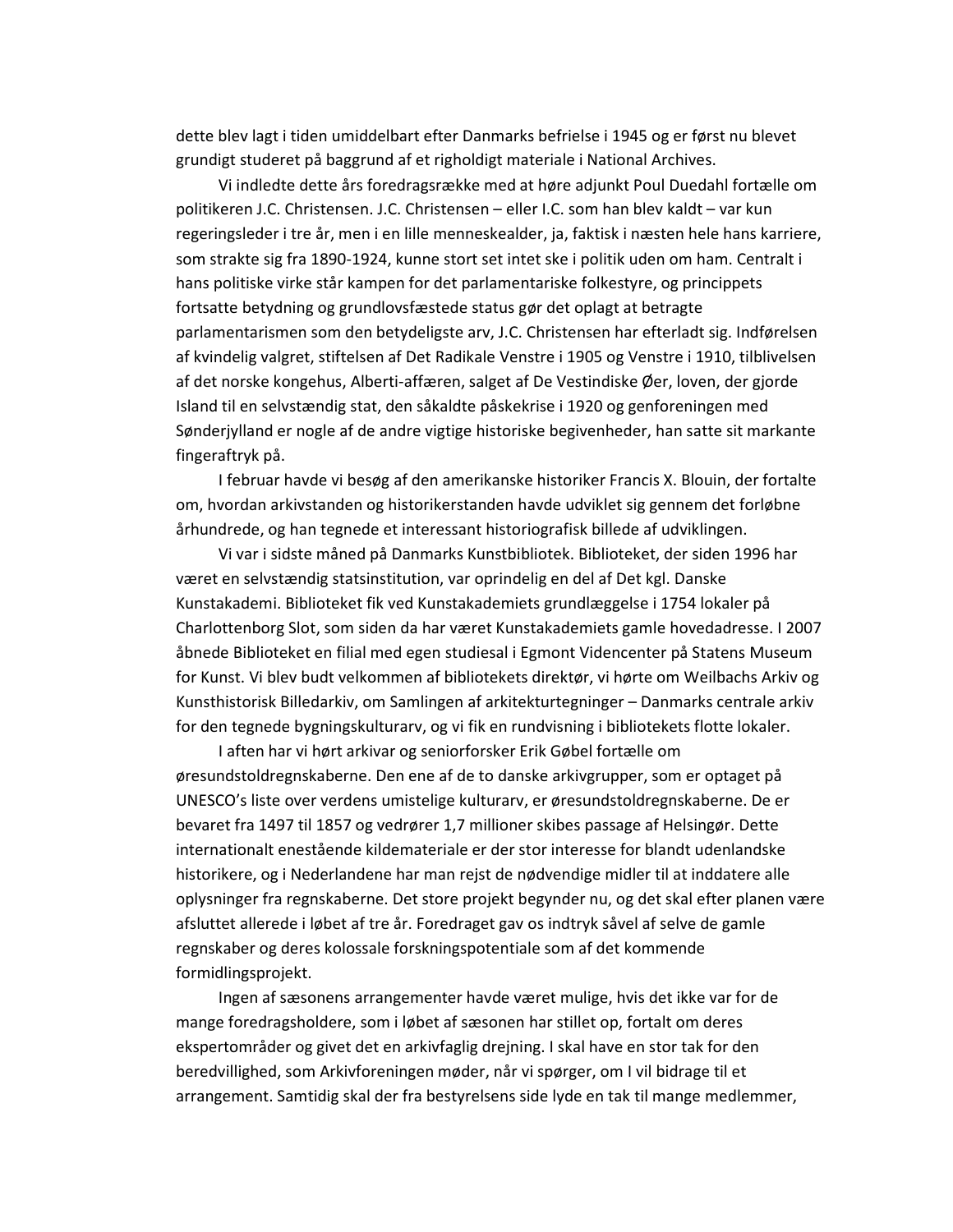som har deltaget i vores arrangementer. Vi kan oplyse, at der i denne sæson har været 267 gæster til vores arrangementer (bortset fra sommerudflugten), hvilket giver i gennemsnit 29-30 deltagere pr. arrangement. $<sup>1</sup>$ </sup>

De to sidste arrangementer i denne sæson er besøg hos Scanpix, hvor vi skal se både deres digitale og deres fysiske billedarkiv. Det er et arrangement, som har været længe undervejs, så derfor er vi glade for, at det nu er lykkes os at få et aftale. Og den 13. juni finder Arkivforeningens årlige sommerudflugt sted, som i år går til Slagelse, hvor vi skal besøge stadsarkivet, på byvandring i Slagelse og besøge Falkensteen Gods.

Endelig vil jeg omtale det seminar om arkiver og menneskerettigheder 4. og 5. juni, som Arkivforeningen er medarrangør. Allerede i 2006 havde vi planer om et seminar, men af forskellige årsager blev det ikke til noget. Sidste forår tog UNESCO's chefarkivar Jens Boel igen kontakt til Arkivforeningen, og sammen med Malmøs stadsarkivar Anna Svensson er det lykkedes at få etableret kontakt til en række spændende oplægsholdere og at få rejst de nødvendige midler til seminariets gennemførelse. Vi har i den forbindelse modtaget 100.000 kroner fra Nordisk Ministerråd, 75.000 svenske kroner fra Malmø Kommune, 3.000 svenske kroner fra det svenske UNESCO, og Arkivforeningens bestyrelse vil indstille, at foreningen yder 30.000 kroner til seminariet.

Endvidere skal det nævnes, at Arkivforeningens æresmedlem, fhv. landsarkivar, dr.phil. Harald Jørgensen, i januar fyldte 102 år, og at Arkivforeningen i den anledning naturligvis sendte en gave. Og da Harald Jørgensen døde nogle uge senere, sendte vi en bårebuket.

Ved sidste års generalforsamling var der bestyrelsesmedlemmer, som trak sig, og det samme er tilfældet i år. Chris Holmsted Larsen og Anette Jensen træder tilbage efter to år i bestyrelsen, hvor vi har nydt godt af det arbejde, som de har lagt i bestyrelsesarbejdet og ved vores arrangementer. Til de ledige poster har vi fundet nogle gode kandidater, som vil lægge kræfter i vores sommerudflugt, som i år går til Slagelse, og i at tilrettelægge et spændende og alsidigt program for den kommende sæson til glæde for vores medlemmer.

Beretningen blev godkendt.

### 4) Kassererens beretning ved formand Christian Larsen

 $^1$  Bådfart på Lyngby Sø: 30, årets sommerudflugt: 25, Danmarks Nationalbanks Museum: 30, Peter Birkelund: 35, Birgitte Possing: 26, Peer Henrik Hansen: 28, Poul Duedahl: 20, Francis X. Blouin: 26, Danmarks Kunstbibliotek: 30, Erik Gøbel: 30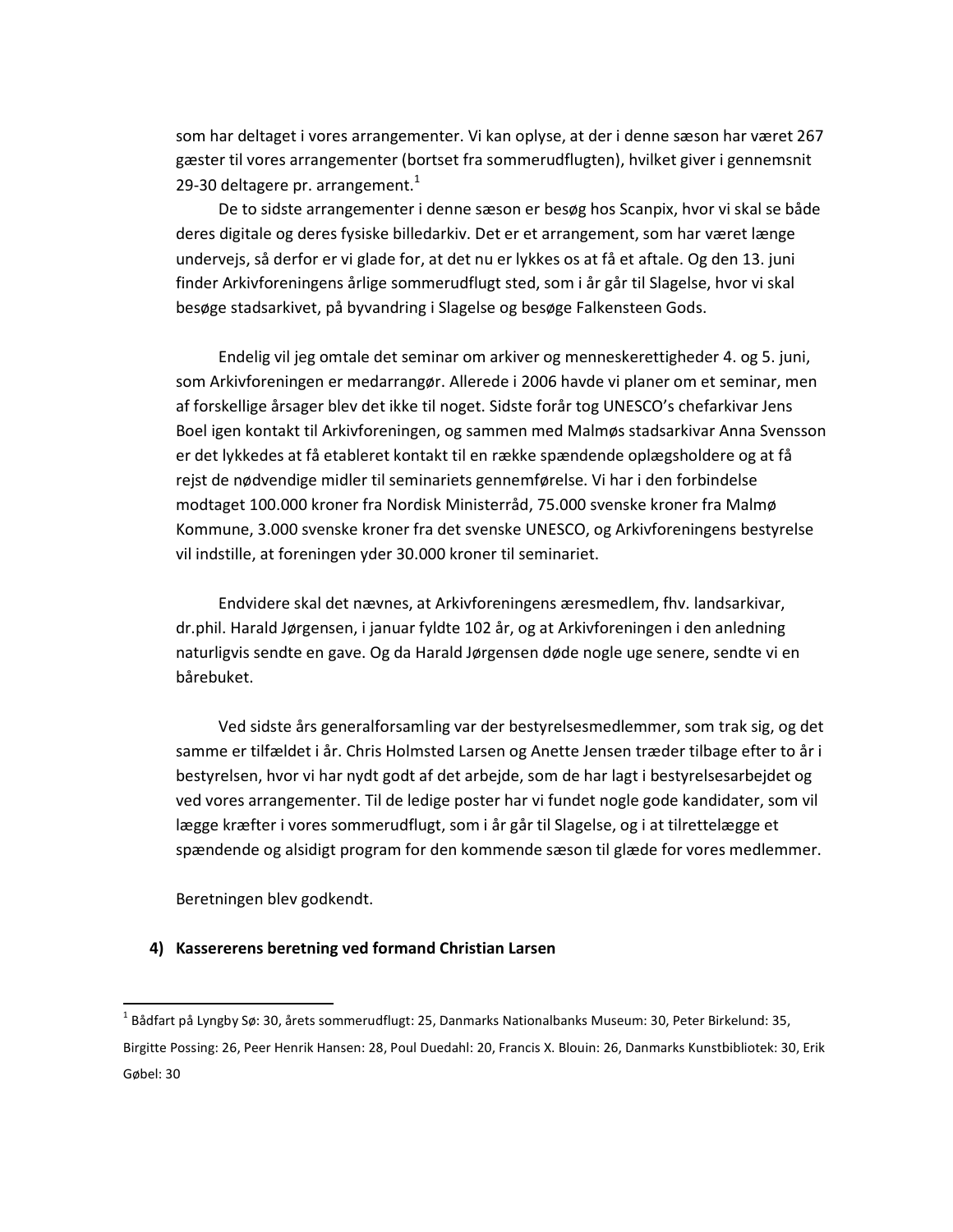Da kasserer Susanne Krogh Jensen ikke kunne være til stede ved generalforsamling fremlagde Christian Larsen regnskab for perioden 1. april 2008 til 31. marts 2009. Regnskabet viste indtægter på 49.033, 48 kr. og udgifter på 35.319,59 kr., hvilket gav et overskud på 13.713,89 kr.

Arkivforeningens beholdning er på 104.535,66 kr.

Foreningen har haft en lille tilbagegang i medlemstallet, hvilket bl.a. skyldes den store medarbejderafgang fra Rigsarkivet i 2008.

Arrangementer udgør en større post en hidtil, hvilket bl.a. skyldes betaling af flybilletter o.lign.

Der var budgetteret med et underskud på 10.000, men i stedet har foreningen et overskud. Dette er bl.a. fordi, der var sat 15.000 af til menneskerettighedsseminaret, som først bliver afholdt og betalt i det følgende regnskabsår.

Revisor Lars Martin Petersen har følgende anbefaling til regnskabet: "at indtægterne fra deltagerbetaling bliver ført ind på de relevante arrangementer for at give et bedre billede af regnskabet". Revisorens anbefaling tages til efterretning.

Der kom forslag om at skabe interesse for foreningen via spændende arrangementer i en by eller et område, så der var basis for tegning af flere institutionsmedlemsskaber.

Det blev diskuteret om det var et problem, at der var så stort et overskud i foreningen.

Nogle af pengene kan evt. benyttes til større bidrag til sommerudflugten el. til

menneskerettighedsseminaret. F.eks. kan sommerudflugterne gå længere væk end til Sjælland.

I diskussionen blev foreningen dog også rost for at have en økonomi, der tillader udgivelser eller deltagelse i store seminarer. Det er en fordel, at foreningen har pengene, når idéerne byder sig.

Endelig lød der ros til bestyrelsen, i lyset af diskussionen på generalforsamlingen 2008, om forplejningen ved arrangementerne. Standarden er sat op.

Kassererens beretning blev godkendt.

# 5) Budget for 1.4.2009 - 31.3.2010 ved formand Christian Larsen

## Herunder fastsættelse af kontingent, der foreslås uændret til 100/400 kr.

Da kasserer Susanne Krogh Jensen ikke kunne være til stede ved generalforsamling fremlagde Christian Larsen budget for perioden 1. april 2009 til 31. marts 2010. Der budgetteres med indtægter for 32.500 og udgifter for 75.700, hvilket giver et underskud på 43.200.

Den største post i årets budget er seminaret om menneskerettigheder, som der er afsat 30.000 kr. til. I henhold til diskussionen om foreningens store egenkapital blev det foreslået at sætte beløbet op til 40.000 kr. og evt. et større bidrag til sommerudflugten. Det blev kommenteret, at hvis det bliver for billigt at deltage i sommerudflugten, risikerer man, at folk ikke tager udflugten alvorligt og undlader at dukke op trods tilmelding.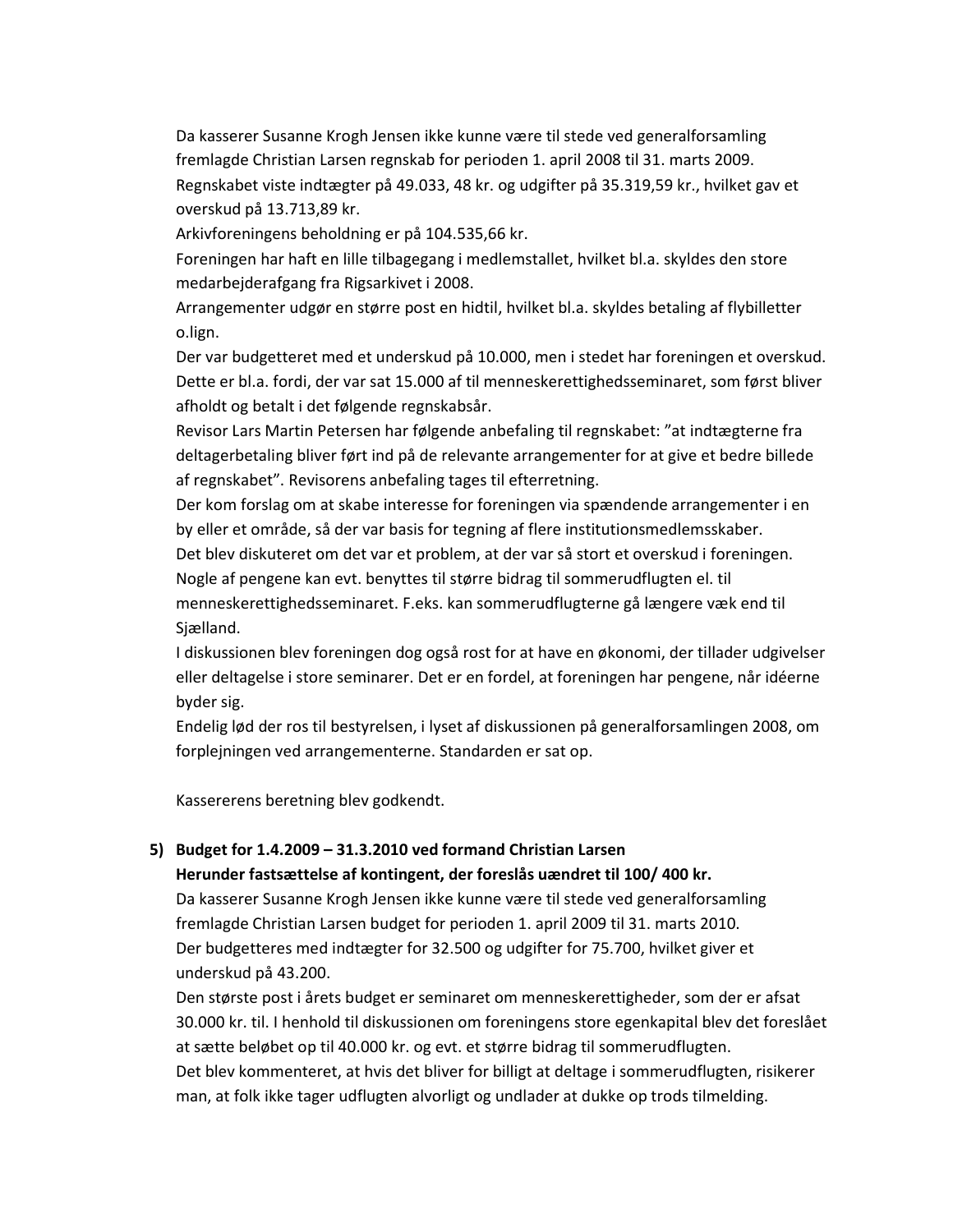Mht. øget bidrag til seminaret om menneskerettigheder, blev der stillet spørgsmål ved, hvad yderligere 10.000 kr. skulle bruges til. De er ikke indregnet i det nuværende budget, men pga. finanskrisen og den devaluerede svenske krone har det været vanskeligt at finde de nødvendige midler. Det blev besluttet, at foreningen stiller en underskudsgaranti på de 10.000 kr., således at vi betaler, hvis der mangler penge i budgettet.

Der fremkom ønske om, at sidste års budget stilles ved siden af årets budget, så man kan se forskelle og ligheder.

Uændret kontingent: 100 kr. for enkeltpersoner og 400 kr. for institutionsmedlemsskaber, blev godkendt.

Budgettet blev godkendt med de nævnte ændringer.

## 6) Beslutning om antallet af bestyrelsesmedlemmer

Ifølge Arkivforeningens vedtægter skal generalforsamlingen beslutte antallet af bestyrelsesmedlemmer. Bestyrelsen indstillede, at der skal være otte medlemmer samt to suppleanter. Suppleanterne indgår i bestyrelsen på lige fod med de øvrige bestyrelsesmedlemmer. Indstillingen blev vedtaget.

## 7) Valg af bestyrelse og suppleanter.

Følgende bestyrelsesmedlemmer og suppleanter var villige til genvalg: Christian Larsen (Rigsarkivet), Birgitte Vedel-Larsen (Rigsarkivet), Adam Jon Kronegh (Landsarkivet for Siælland m.m.), Anne Dorthe Suderbo (Region Hovedstaden), Ditte Petersen (Tårnby Stadsog Lokalarkiv), Susanne Krogh Jensen (Furesø Museer) og Ulf Kyneb (Rigsarkivet).

Følgende nuværende bestyrelsesmedlemmer ønskede ikke at modtage genvalg: Anette Jensen (Rigsarkivet) og Chris Holmsted Larsen (RUC).

Følgende nye bestyrelsesmedlemmer blev valgt: Michael Boel Winther (Egedal Kommunearkiv), Camilla Müller Berg Christensen (Næstvedarkiverne) og Lars Schreiber Pedersen (Frederiksberg Stadsarkiv).

Bestyrelsen består herefter af: Christian Larsen (Rigsarkivet), Birgitte Vedel-Larsen (Rigsarkivet), Adam Jon Kronegh (Landsarkivet for Sjælland m.m.), Anne Dorthe Suderbo (Region Hovedstaden), Ditte Petersen (Tårnby Stads- og Lokalarkiv), Susanne Krogh Jensen (Furesø Museer), Ulf Kyneb (Rigsarkivet), Michael Boel Winther (Egedal Kommunearkiv), Camilla Müller Berg Christensen (Næstved arkiverne) og Lars Schreiber Pedersen (Frederiksberg Stadsarkiv).

## 8) Valg af revisor og revisorsuppleant